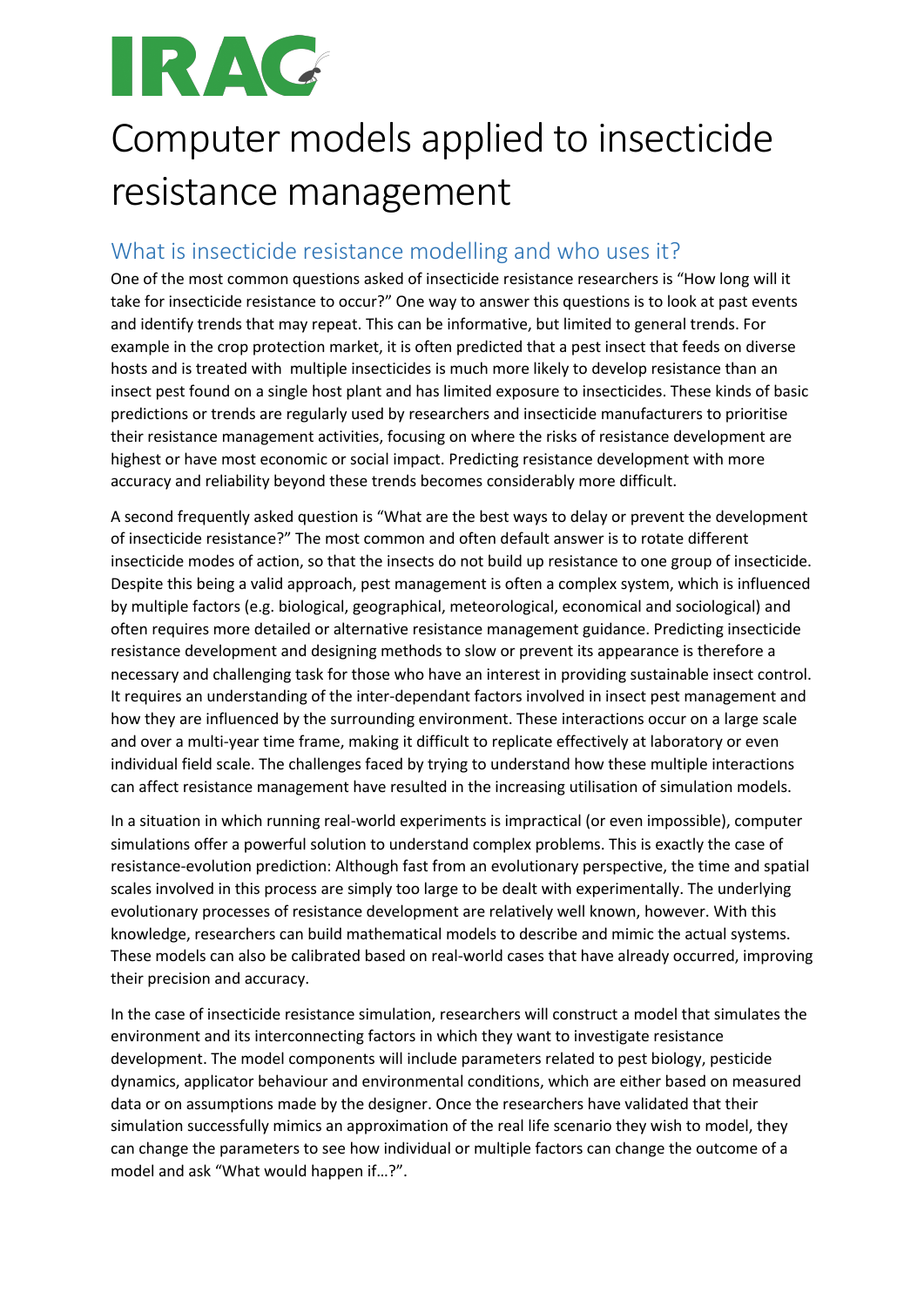

### What can we expect from a resistance simulation model? Can it really predict the development of insecticide resistance?

It is clear that insecticide resistance simulation models cannot entirely replicate real-life situations. Models are only approximations of the real system. Good models, however, are good such approximations. There are many known and unknown interacting factors and chance events in a real life environment that make it impossible to fully simulate. Therefore the purpose of an insecticide resistance simulation model is to create a simulation of an environment with all the parameters or factors that are believed to be critical influences on insecticide resistance development. Any insecticide resistance simulation model is unlikely to be a perfect replication of any given rural or urban pest management environment, but it does provide a tool in which comparative resistance management strategies can be explored in a proactive and timely way. In general insecticide resistance models should be seen as a tool to provide an informed best guess at how insecticide resistance may develop under different insect control scenarios to the best of the modeller and analysists knowledge.

Resistance-evolution models have a limited prediction power, but within the boundaries defined in the model itself, researchers can take advantage of a large number of simulations to provide probabilistic predictions (e.g. "within the limits of this model, we can predict that resistance that resistance frequency can reach 50% in 5 to 10 years, with 95% confidence"). Just as weather forecast, there is a chance that the prediction will not realise. Still weather forecasts are an incredibly useful tool used everywhere in the world.

The main advantage of predictive models in this context, however, is the possibility of comparing alternative scenarios (strategies) and evaluate their relative performance. Even if the absolute numbers are not necessarily spot on, the comparison of alternative scenarios tends to be very reliable in determining the better resistance-management strategy to be implemented in real life.

#### Are all insecticide resistance simulation models the same? If not, what are the differences?

Computational models differ in several aspects; and models for insecticide resistance evolution are no exception. The first aspect in which models can vary is the level of granularity in which they are built (in other words, how many parameters/variables are required to regulate the process under scrutiny): A model can set about describing high-level general patterns of population density, for instance. To investigate phenomena at this level, simple models including a handful of variables are probably enough. Models which would involve population density plus interaction with the environment would need additional parameters, including interaction parameters.

There are also different schools of modelling and they have a relation with the level of granularity in which researchers are interested in exploring:

Some models, in fact, don't even require simulations to be run as their components can be sufficiently well described by a series of equations, which in turn can be solved analytically. Slightly more complex models still involve a series of equations, but they can be tricky enough to require computational methods to be solved. These are the **equation-based models**, which tend to investigate a problem in top-down manner.

Agent- or **individual-based models** (IBMs) come from a different school of thought: They are built bottom-up, where their more fundamental parts are the individual agents in the system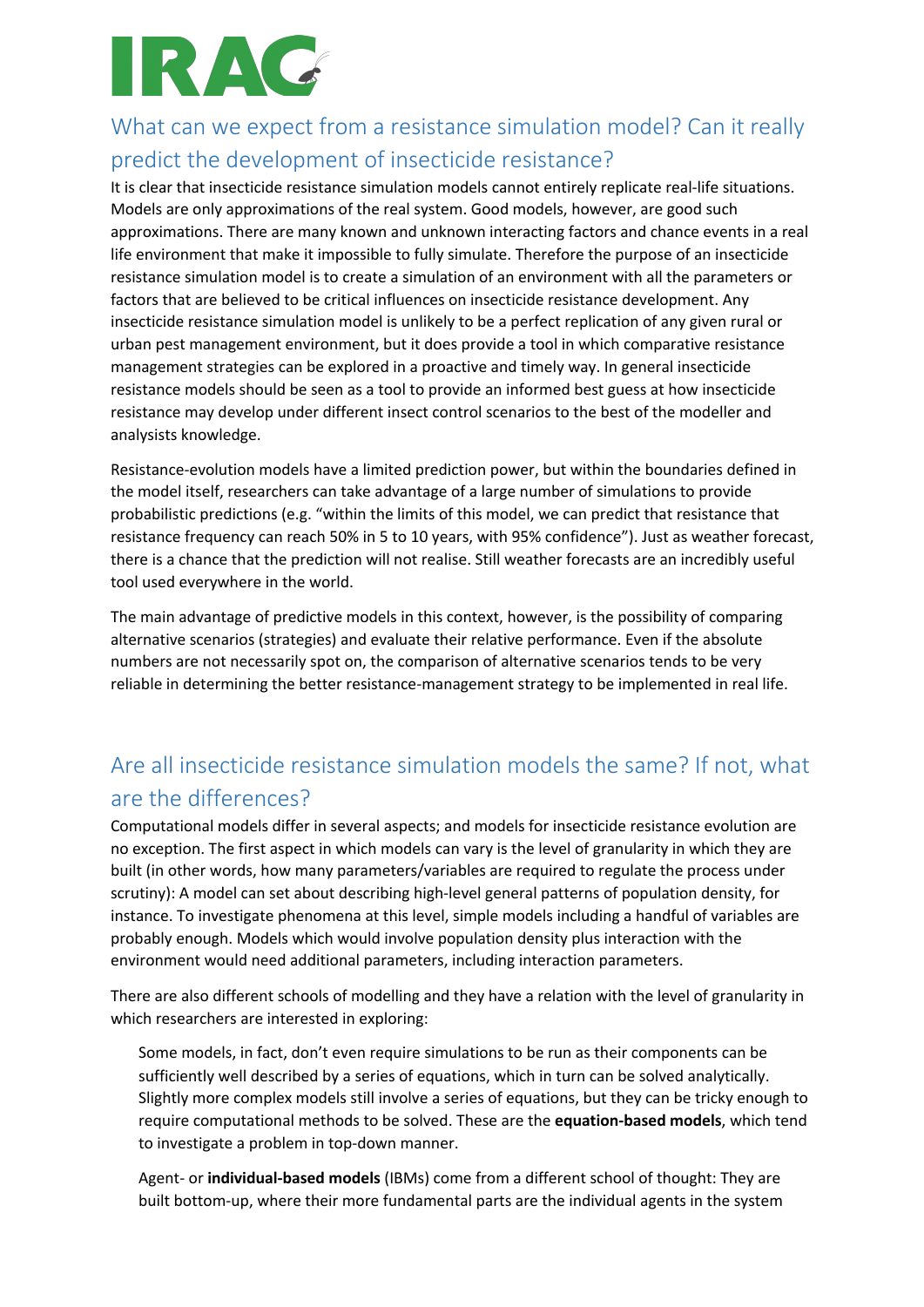

(e.g. insects in the pest population). The complexity of a model like this depends on how many levels the model contains (e.g. individuals (1) that form a population (2), possibly part of metapopulation (3 levels)) and the number of variables each individual contains (e.g. sex, age, feeding behaviour, number of populations, population size, etc.). This kind of model almost always requires computer simulations to come to life and has only been used to extent in which computers can handle them, of course.

Regardless of the school of modelling used, simplicity is always the order of the day. A good model is only as complex as necessary (not a single parameter more).

Different questions in insecticide resistance evolution can be better tackled in either one or other approach. If simple and well-known high-level phenomena are the focus, equation-based models are generally all that is needed; if there are more low-level nuances to the question and emergent properties of the system could be expected, then IBMs tend to provide more robust depictions of the real-world system.

### What kind of information do I need to build an insecticide resistance simulation model?

This depends heavily on the kind of model chosen (see question above), but a typical resistance evolution model would incorporate the following information:

- Fundamental pest-biology parameters
	- o Population dynamics
		- *Population size* This is a key number defining the kind of evolutionary processes a population will undergo. The lower the population size, the higher the odds of stochastic events to happen (genetic drift). Larger population sizes, in turn, lead to more deterministic processes involving natural selection.
		- *Reproductive biology* The way insects go through their life cycles varies dramatically. These differences need to be accounted for with parameters defining their life stages, their mode of reproduction and their reproductive potential.
		- *Natural mortality* The majority of insect species have their populations naturally controlled by biotic and environmental phenomena (e.g. resource availability, predation, seasonal temperature variations, etc.). Pest insects are also subject to these phenomena, but to different extents in different situations.
		- § *Migration rate* The ability of genes to spread across populations is regulated by the migration rate in the meta-population. The higher its value, the more rapidly a resistant mutation will spread in space.
	- o Genetics
		- § *Resistance factor* This parameter works as a summary of complex underlying biochemical processes that determine how much more successful resistant individuals are when compared to susceptible ones. The more relatively successful a resistant form is, the more quickly it will tend to dominate the population.
		- *Standing resistance-allele frequency* This determines how common resistant forms are before the population is exposed to the treatment (either by standing genetic variation or mutation). If resistant forms are common, pest resistance will emerge more rapidly.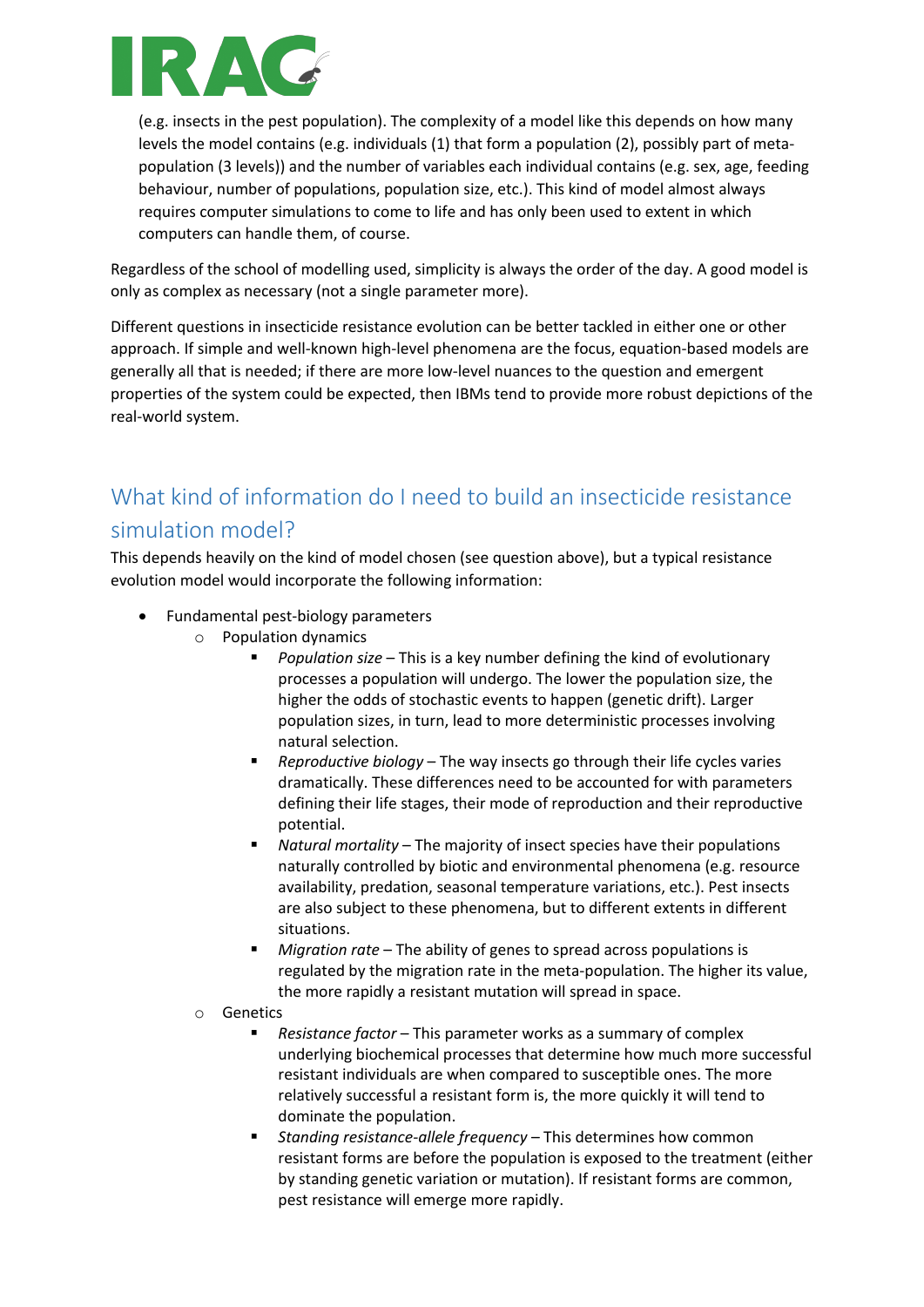

- § *Other genetic factors* The genetics of adaptation can be very complex, involving multiple genes, modes of inheritance, degrees of expression, and dominance within and between loci. Models for resistance evolution normally assume the simplest case (one gene with two forms), but researchers are investigating what consequences deviations from this case can have in the final outcome (i.e. time to resistance).
- Fundamental crop-protection parameters
	- o *Baseline efficacy of the product(s) against different pest life stages* The efficacy (strength) of an insecticide combined with the resistance factor (above) determines the selective force applied to the population. An insect that is resistant to a strong product will have relatively more reproductive success than an insect resistant to a weaker insecticide, when compared to the respective susceptible forms.
	- o *Crop protection strategy (e.g. product alternations and mixtures, crop(s)* This characteristic of a model aggregates as series of parameters related to how the pest control is carried out. It is precisely at this point that different scenarios can be devised and compared to find the more adequate solutions to keep resistance at bay.
- Additional parameters
	- o *Weather* Weather has direct effects on the biology of both pest and crop. It is important to account for weather variation when providing resistance-evolution predictions.
	- o *Crop-pest interactions*  A crop may provide different levels of support to a pest population depending on its development stage and variety. This translates into different maximum population sizes for the pest, which affects directly the first parameter discussed in this list (above).
	- o *Landscape parameters (e.g. proportion of crop fields, nature and other areas)* Evolution of resistance happens in time and space. The time frame to be investigated is generally clear and straightforward (e.g. 25 or 50 years); the space can vary dramatically in size and composition. Models often include different scenarios for the latter (e.g. field mosaics), whereas the total area is generally as large as what can be treated with current computational power, especially with individual-based models.

Modelling evolutionary processes is a complex undertaking and doing that for evolution of pesticide resistance is no exception. Therefore a good deal of modelling expertise combined with a deep understanding of evolution and agronomy is required to build sensible models and to make sense of their results. The effort is worthwhile, though: Modelling can provide much more precise and potentially accurate results, which can be directly translated into resistance management recommendations tailor-made for every situation.